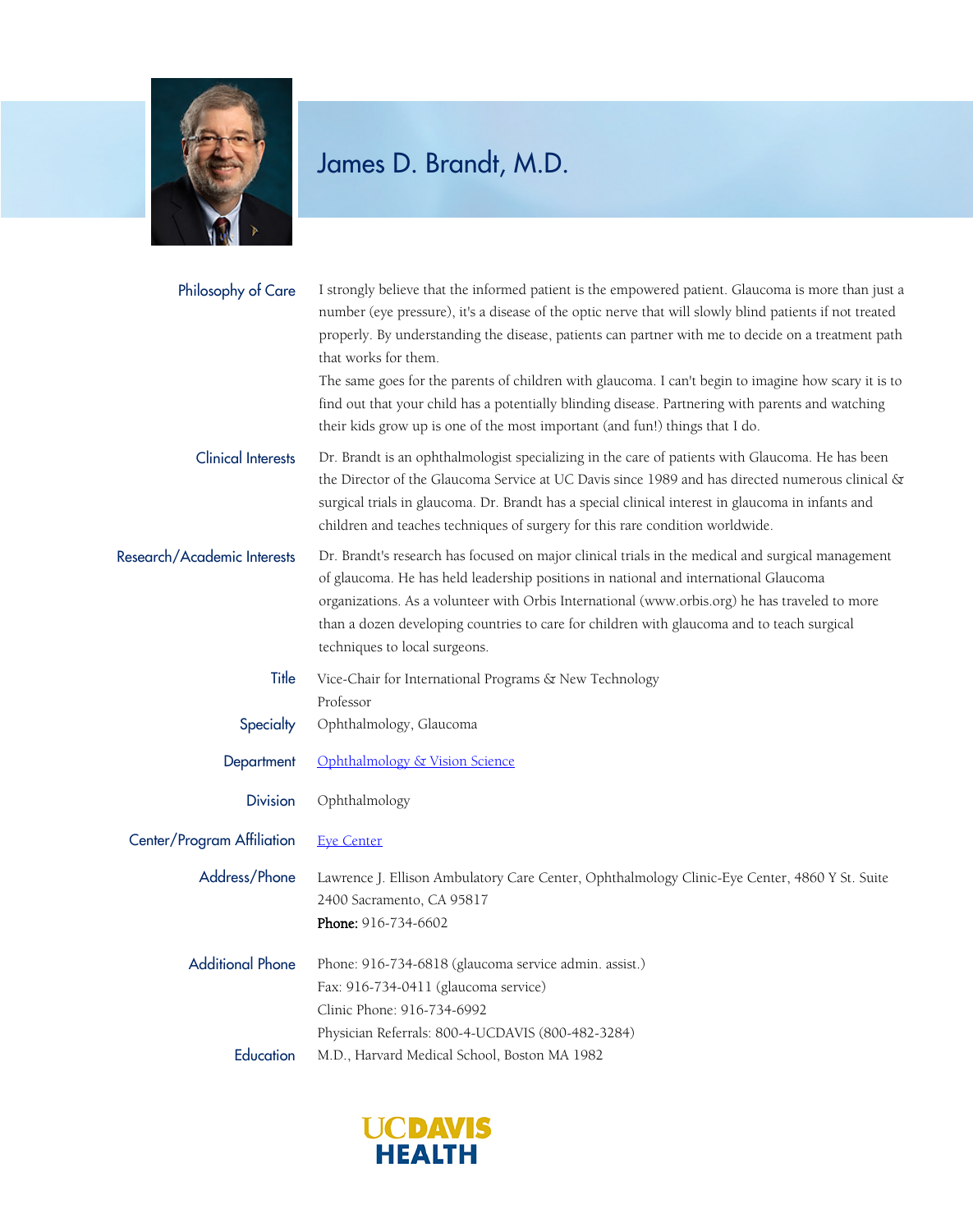

B.S., Yale University, New Haven CT 1978

| Internships                       | General Surgery, University of Minnesota, Minneapolis MN 1982-1983                                                                                                                                                                                                                                                                                                                                     |
|-----------------------------------|--------------------------------------------------------------------------------------------------------------------------------------------------------------------------------------------------------------------------------------------------------------------------------------------------------------------------------------------------------------------------------------------------------|
| Residency                         | Ophthalmology, University of Southern California / Los Angeles County Hospital / Doheny Eye<br>Institute, Los Angeles CA 1985-1988                                                                                                                                                                                                                                                                     |
| Fellowships                       | Post-doctoral research fellowship (ocular cell biology), Schepens Eye Research Institute, Harvard<br>University, Boston MA 1983-1985<br>Glaucoma (Clinical), Wills Eye Hospital, Philadelphia PA 1988-1989                                                                                                                                                                                             |
| <b>Board Certifications</b>       | American Board of Ophthalmology                                                                                                                                                                                                                                                                                                                                                                        |
| <b>Professional Memberships</b>   | American Academy of Ophthalmology<br>American Glaucoma Society<br>American Medical Association<br>California Association of Eye Physicians and Surgeon<br>Childhood Glaucoma Research Network<br>Glaucoma Research Society                                                                                                                                                                             |
| <b>Honors and Awards</b>          | Listed in "Best Doctors in America" (1998-present), 2020<br>Humanitarian Award, American Glaucoma Society, 2018<br>Lifetime Achievement Award (American Academy of Ophthalmology, 2015<br>13th Annual Clinician-Scientist Lecturer (American Glaucoma Society, 2012<br>Senior Achievement Award, American Academy of Ophthalmology, 2004<br>Secretariat Award, American Academy of Ophthalmology, 2004 |
| <b>Select Recent Publications</b> | Pubmed URL: https://pubmed.ncbi.nlm.nih.gov/?term=%28Brandt+JD%5BAuthor%5D%<br>29+AND+%28ophthalmology%29%26amp%3Bsort=date                                                                                                                                                                                                                                                                            |
|                                   | Areaux RG Jr, Grajewski AL, Balasubramaniam S, Brandt JD, Jun A, Edmunds B, Shyne MT, Bitrian<br>E. Trabeculotomy Ab Interno With the Trab360 Device for Childhood Glaucomas. Am J                                                                                                                                                                                                                     |

Ophthalmol. 2020 Jan;209:178-186. doi:10.1016/j.ajo.2019.10.014. Epub 2019 Oct 21. PMID: 31647927.

Gedde SJ, Feuer WJ, Lim KS, Barton K, Goyal S, Ahmed IIK, Brandt JD; Primary Tube Versus Trabeculectomy Study Group. Treatment Outcomes in the Primary Tube Versus Trabeculectomy

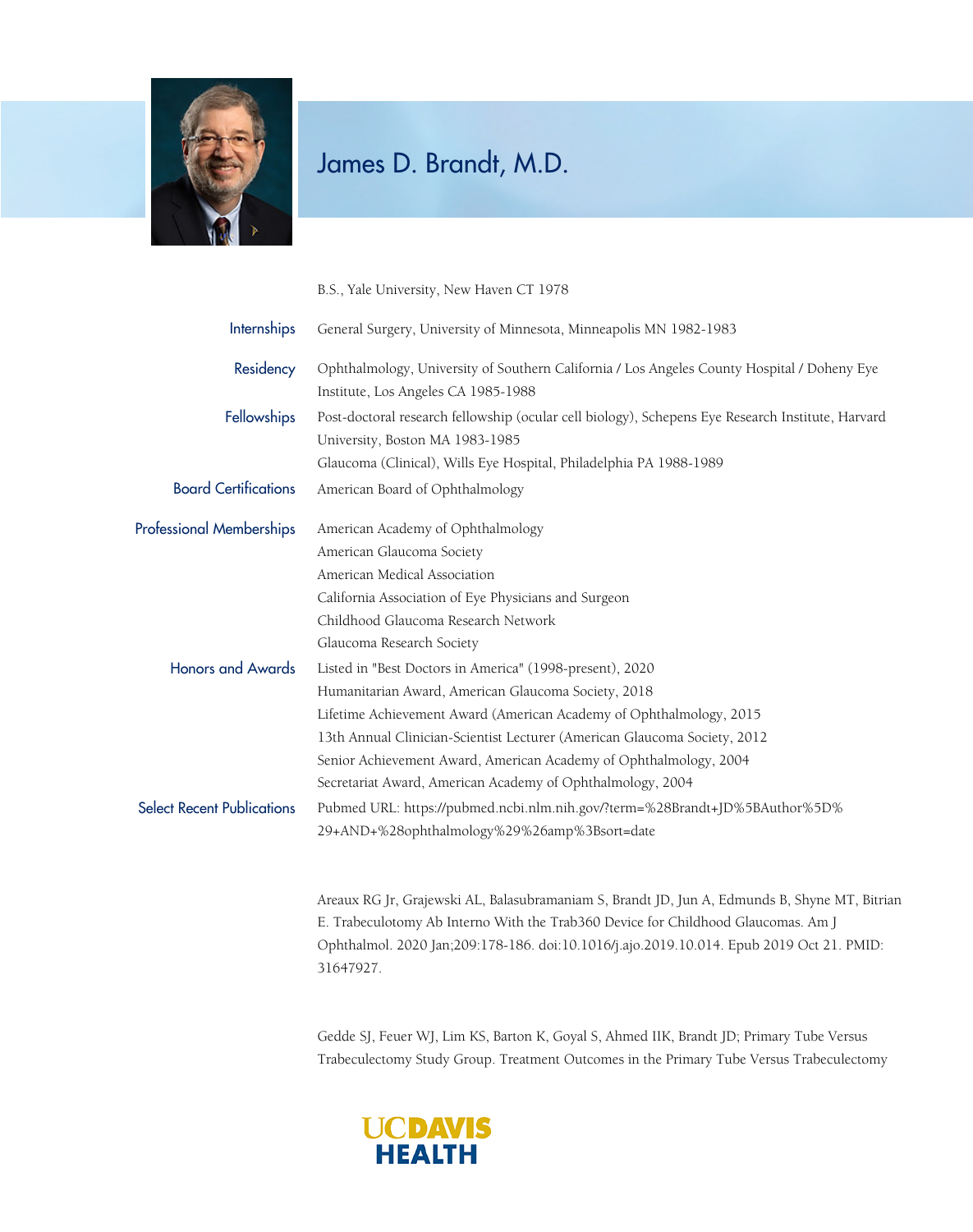

Study after 3 Years of Follow-up. Ophthalmology. 2020 Mar;127(3):333-345. doi: 10.1016/j. ophtha.2019.10.002. Epub 2019 Oct 9. PMID: 31727428.

Brandt JD, Sall K, DuBiner H et al. Six-Month Intraocular Pressure Reduction with a Topical Bimatoprost Ocular Insert: Results of a Phase II Randomized, Controlled Study. Ophthalmology. 2016 May 5;123(8):1685-1694. doi:10.1016/j.ophtha.2016.04.026. PMID:27157843.

Nie B, Li R, Cao J, Brandt JD, Pan T. Flexible transparent iontronic film for interfacial capacitive pressure sensing. Adv Mater. 2015 Oct 21;27(39):6055-62. doi:10.1002/adma.201502556. Epub 2015 Sep 1. PMID:26333011.

Suhr AW, Lim MC, Brandt JD, Izquierdo JC, Willits N. Outcomes of fornix-based versus limbusbased conjunctival incisions for glaucoma drainage device implant. J Glaucoma. 2012 Oct-Nov;21 (8):523-9. doi:10.1097/IJG.0b013e318227a565. PMID:21878818.

Gedde SJ, Schiffman JC, Feuer WJ, Herndon LW, Brandt JD, Budenz DL; Tube versus Trabeculectomy Study Group. Treatment outcomes in the Tube Versus Trabeculectomy (TVT) study after five years of follow-up. Am J Ophthalmol. 2012 May;153(5):789-803.e2. doi:10.1016/j. ajo.2011.10.026. Epub 2012 Jan 15. PMID:22245458.

Brandt JD, Gordon MO, Gao F, Beiser JA, Miller JP, Kass MA; Ocular Hypertension Treatment Study Group. Adjusting intraocular pressure for central corneal thickness does not improve prediction models for primary open-angle glaucoma. Ophthalmology. 2012 Mar;119(3):437-42. doi:10.1016/j.ophtha.2011.03.018. Epub 2011 Jun 25. PMID:21705084.

Mochizuki H, Lesley AG %26amp%3B Brandt JD. Shrinkage of the scleral canal during cupping reversal in children. Ophthalmology. 2011 Oct;118(10):2008-2013. doi:10.1016/j.ophtha. 2011.02.041.